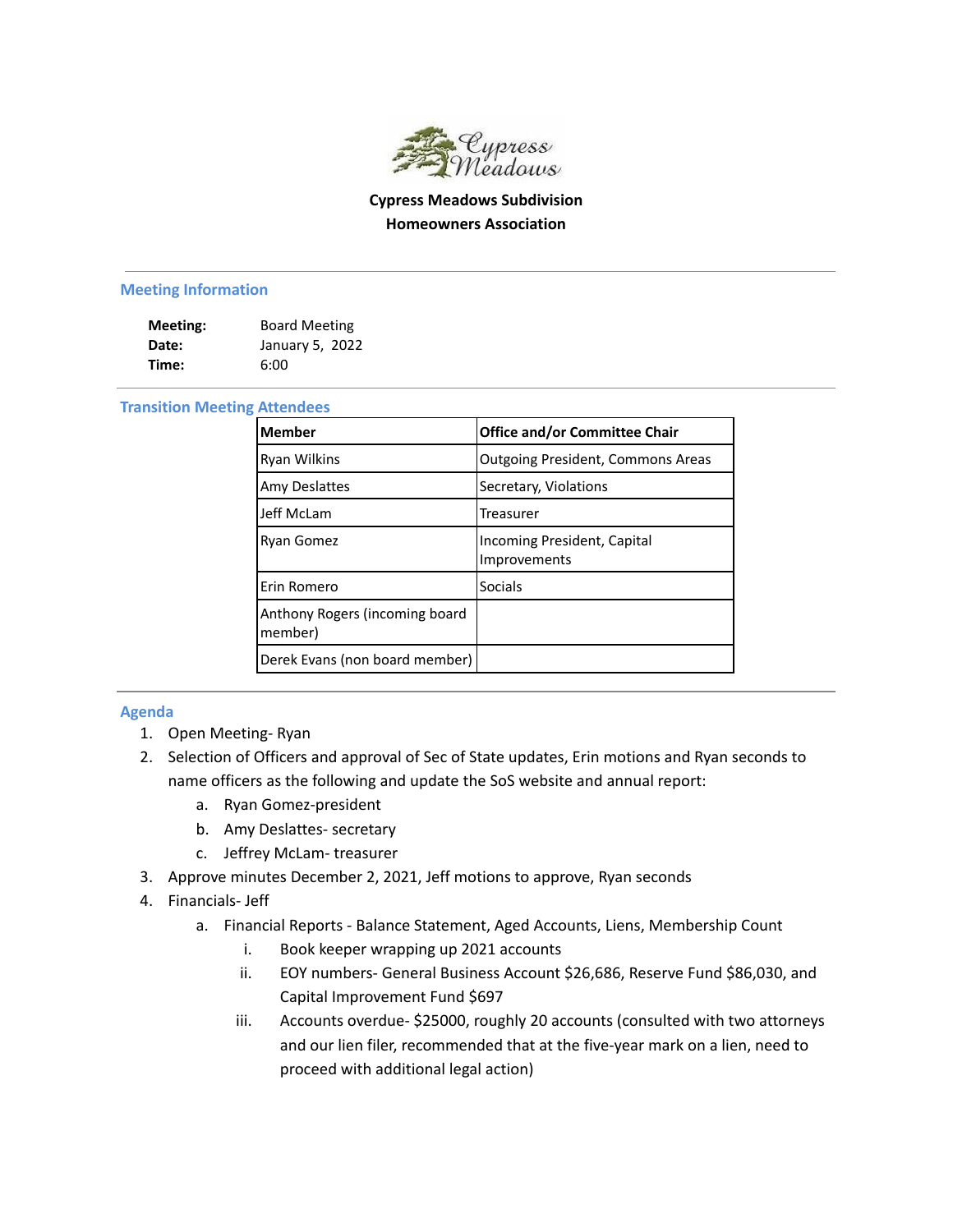- iv. Membership is increasing daily, as of 2022, all owners (personal and builder) required to pay assessments with exception of the developer
- b. 2022 Assessments Income to date, Method of Payment
	- i. Approx \$2000 electronic, paper payments being deposited this week
- c. Issues New Checks, Quickbook records, ACH transactions
	- i. Bank printed the incorrect checks and are reprinting
	- ii. Will roll out ACH in future, working out credit card payments first
- d. Action Items New Slemco meters, Debit Card, Bank Signee Updates, Fund Transfers
	- i. Updated electric meters in phase 3 and 4
	- ii. Will shred debit card for Ryan Wilkins and arrange bank update for Ryan Gomez as president and issue new debit card
	- iii. Ryan Wilkins is the outgoing president and needs to be removed from Chase Bank, Community First Bank, and Sunset Bank and Trust Company. Jeff McLam motions to remove Ryan Wilkins and add Ryan Gomez as signatory at Chase Bank, Sunset Bank and Trust Company, and Community First Bank with a debit card to be issued to him for Community First Bank, and add Amy Deslattes to Community First Bank as signee and a debit card holder for all board purchases as approved by treasurer. Erin Romero seconds, all in favor
- e. Budget Recommendations Proposed 2022 Operating Budget, reviewed and table for further review, to be adopted at February meeting for mail out and annual financial accountability to residents.
- 5. Old Business:
	- a. Amendment update
		- i. 78 votes from residents, 2 builders with 39 lots, and developer with 31 lots
		- ii. Article VI of Articles of Incorporation provides developer with weighted votes up to 10 votes per lot still owned for purpose of amending articles.
		- iii. Ryan will follow up with developer to review his vote weight and Jeff will follow up with Mr. Mouton to amend the articles with the first two amendments.
		- iv. Amendment to covenants did not pass by 2/3s majority vote
	- b. Loan Policy Proposal- tabled for next meeting to allow new board members to review
	- c. Spending Policy Proposal- tabled for next meeting to allow new board members to review
	- d. P.O. Box Closure- address change completed and mail forwarding set up.
- 6. New Business
	- a. New Officer Transition
		- i. Officer role Bylaws review
		- ii. New contract for Storage Unit- Ryan Wilkins will update lease information and transfer contact name to Ryan Gomez and also ask about bent latch on unit door
		- iii. Key and Debit Card handover- Ryan Wilkins transferred to Jeff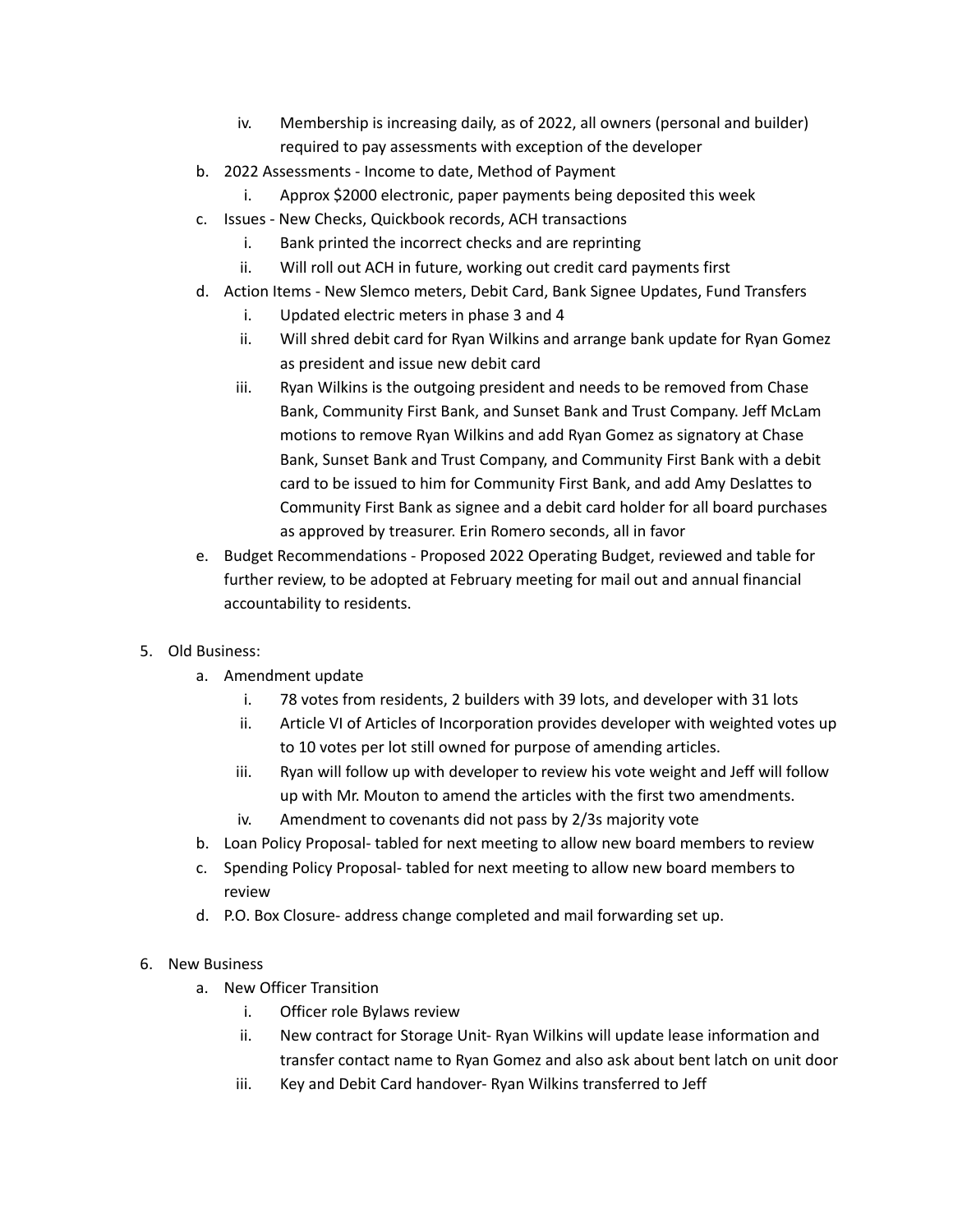- iv. New member ethics and confidentiality agreements will review and sign for February meeting
- b. Pond Specialist Contract under review; updated costs for additional ponds will put us over the \$10,000 requirement for sealed bids.l Jeff will get bids from two others before next meeting
- c. Insurance Agreement- Letie Barns volunteered to research insurance renewals for the association; new bids are hindered by shared underwriters, limiting the number of bids we can get, and the current insurer remains the lowest price. Four vendors were approached: DJW (current), Liggiio Insurance, Steil Insurance, & Core Insurance. The finance committee recommends that we stay with current vendor
	- i. Prices vary by number of lots, proposed budget for 2022 is based on the full occupancy of association
	- ii. Jeff motions to continue with DJW, Ryan G seconds, all in favor
- d. [Committee](https://docs.google.com/document/d/1BGGYxhCAjhJBND1ZNSsCeWUSPjEXgIwjZEVbaz4qcVY/edit) Chairman Policy (Action Item) Ryan G motions to approve clarification for committee chairman roles and update Bylaws, Anthony seconds, all in favor
- e. Member Proxy Vote Policy- Quorum is not clearly defined by the state or covenants. 2022 action item will be to define quorum and adopt into Bylaws. tabled until future meeting
- f. Bylaws review and committee responsibility updates, board members to review their specific committees and discuss in future months
- 7. Committee Reports
	- a. ACC
		- i. Approvals to review, Jeff motions to accept, Amy seconds
			- 1. **Cane Creek Paint Color**
		- ii. Under Review
			- 1. Spring Cypress Paint Color- send response email
			- 2. Birchview- send letter for ACC approval
	- b. Capital Improvements- Ryan G
		- i. Signage at playground ready to hang
		- ii. Goals for 2022
			- 1. Fence stain on Larriviere
			- 2. Birchview roundabout
			- 3. Benches/trash can at Phase 3A pond
		- iii. Will convene committee to gather ideas and prioritize projects
	- c. Commons Areas- Ryan W
		- i. New Phase Clean up by Developer
		- ii. Time of new pumps/lights
		- iii. Clean up 3rd phase pond (cypress trees)